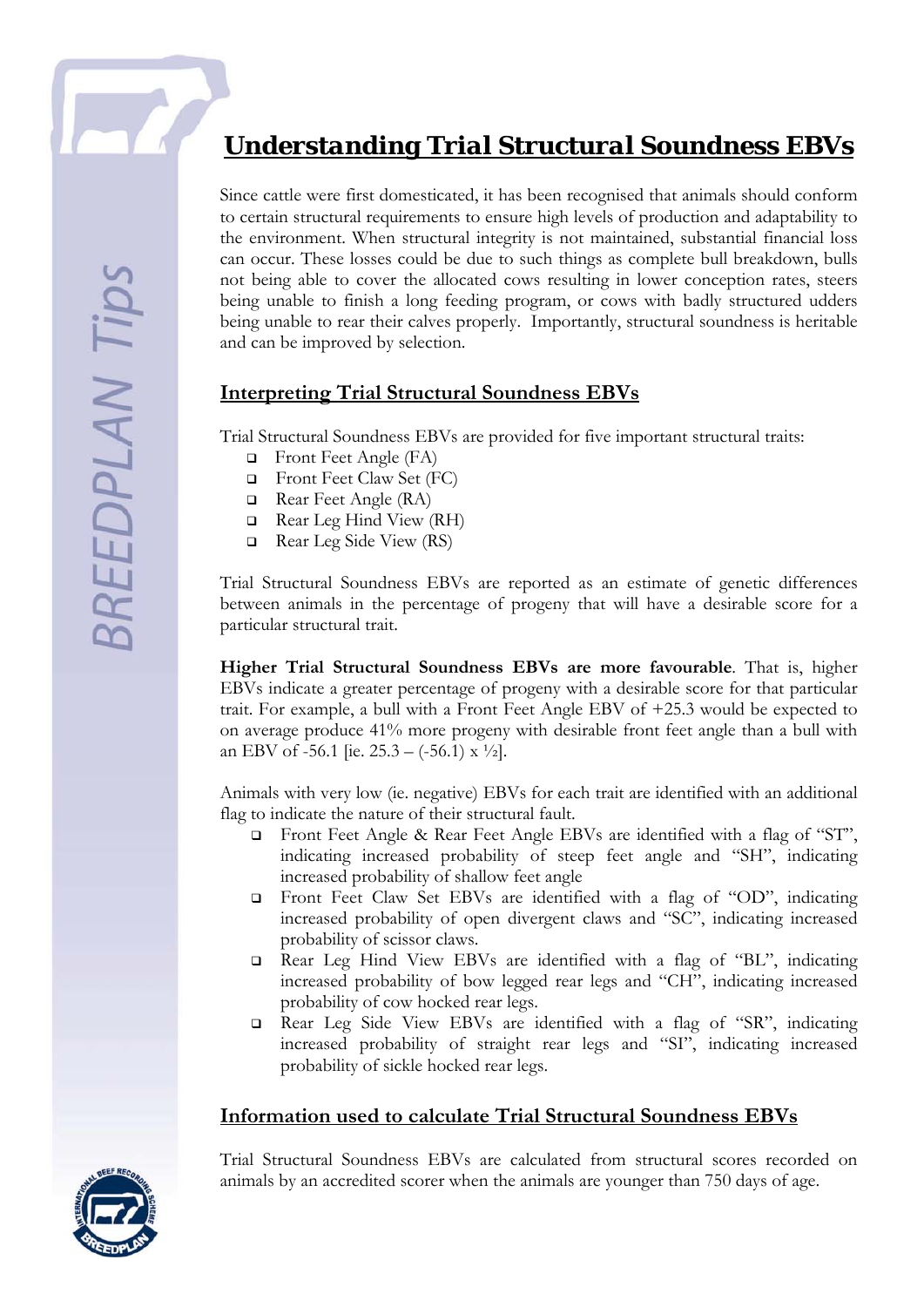





Reference: Strength of pastern, depth of heel and length of foot.

#### **Rear Legs Side View**



Reference: Angle measured at the front of the hock.

#### **Rear Leg Hind View**



Reference: Direction of the feet when viewed from the rear.

When collecting structural scoring information, breeders should consider:

- Structural score information will only be accepted by BREEDPLAN if it has been recorded by an accredited scorer. A list of accredited scorers can be found in the Technical area on the BREEDPLAN website (http://breedplan.une.edu.au) or by contacting the BREEDPLAN office.
- BREEDPLAN can only analyse the structural score information from animals that are younger than 750 days of age when measured. Subsequently, it is important to

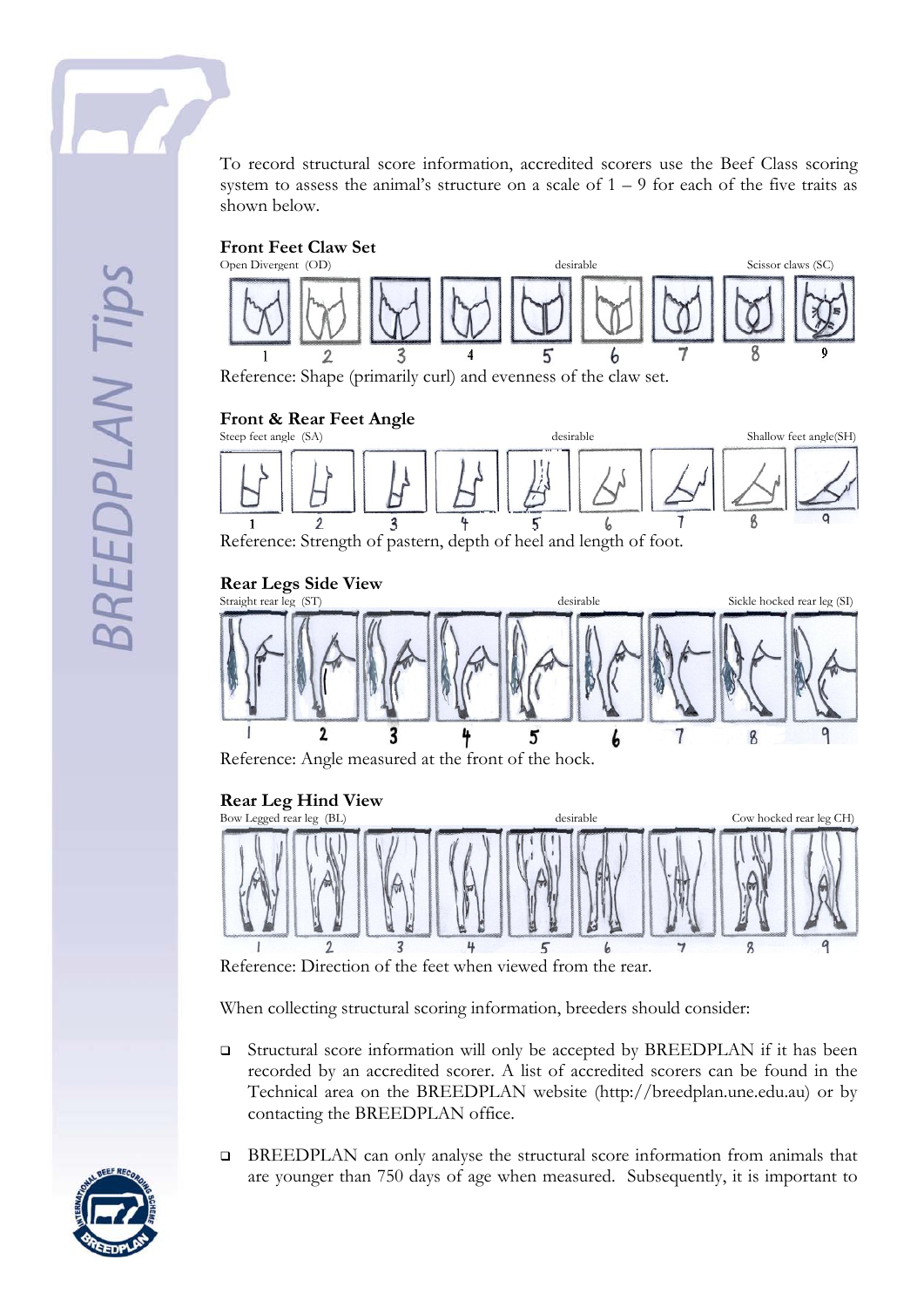score your animals when they are within this age range. The majority of animals are scored as rising 2 year olds (ie. around 600 days of age) at the same time that they are scanned

- While more than one set of structural score information can be recorded for an individual animal, BREEDPLAN is only analysing the first set of structural score information for each animal at this stage. Similarly, BREEDPLAN is not currently analysing the structural score information that has been recorded on the mature cow herd.
- Structural score information can also be collected for a range of other traits such as sheath and navel scores, udder evenness and attachment, teat size and shape and capacity. These scores are not currently included in the BREEDPLAN analysis however they may be used to develop Structural Soundness EBVs for these traits in the future.

### **Submitting Structural Score Information to BREEDPLAN**

Structural score information should be submitted directly to the BREEDPLAN office at ABRI. Importantly, the submission of structural score information to BREEDPLAN is the breeder's responsibility NOT the accredited scorers.

There are several methods of submitting structural score information to BREEPDLAN.

- Electronically using a BREEDPLAN compatible herd recording computer program (eg. Herdmaster, StockBook)
- Electronically via a BREEDPLAN compatible Microsoft Excel template (available from BREEDPLAN)
- On paper using the structural score form that is provided by the accredited scorer
- On paper using a specific BREEDPLAN structural score recording form (available from BREEDPLAN).

## **Selecting Animals with Trial Structural Soundness EBVs**

Through selection of breeding animals using Trial Structural Soundness EBVs, beef producers have the ability to produce progeny with more desirable structure for a range of important feet and leg traits.

When selecting animals using Trial Structural Soundness EBVs, remember:

- Animals with **higher** Trial Structural Soundness EBVs are more favourable.
- □ Selection for improved structural soundness should be balanced with selection for other economically important traits.
- Always consider the accuracy of the Trial Structural Soundness EBVs. It is important to remember that EBVs with low accuracy may change considerably with the addition of more information. As the EBVs are Trial EBVs, they may also change with improvements in analytical techniques.